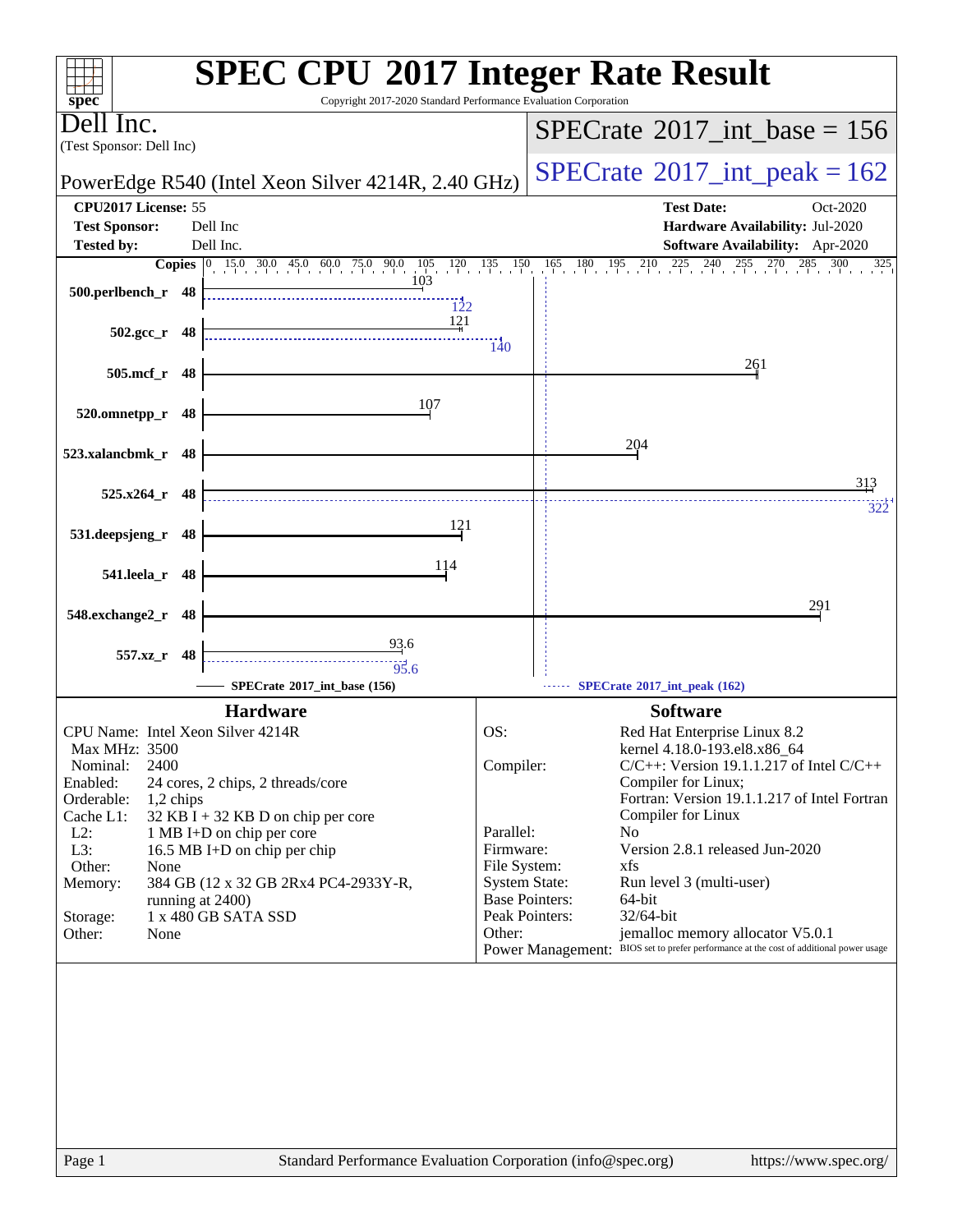Copyright 2017-2020 Standard Performance Evaluation Corporation

Dell Inc.

**[spec](http://www.spec.org/)**

 $\pm\pm\prime$ 

(Test Sponsor: Dell Inc)

## $SPECTate$ <sup>®</sup>[2017\\_int\\_base =](http://www.spec.org/auto/cpu2017/Docs/result-fields.html#SPECrate2017intbase) 156

PowerEdge R540 (Intel Xeon Silver 4214R, 2.40 GHz)  $\left|$  [SPECrate](http://www.spec.org/auto/cpu2017/Docs/result-fields.html#SPECrate2017intpeak)<sup>®</sup>[2017\\_int\\_peak = 1](http://www.spec.org/auto/cpu2017/Docs/result-fields.html#SPECrate2017intpeak)62

**[Tested by:](http://www.spec.org/auto/cpu2017/Docs/result-fields.html#Testedby)** Dell Inc. **[Software Availability:](http://www.spec.org/auto/cpu2017/Docs/result-fields.html#SoftwareAvailability)** Apr-2020

**[CPU2017 License:](http://www.spec.org/auto/cpu2017/Docs/result-fields.html#CPU2017License)** 55 **[Test Date:](http://www.spec.org/auto/cpu2017/Docs/result-fields.html#TestDate)** Oct-2020 **[Test Sponsor:](http://www.spec.org/auto/cpu2017/Docs/result-fields.html#TestSponsor)** Dell Inc **[Hardware Availability:](http://www.spec.org/auto/cpu2017/Docs/result-fields.html#HardwareAvailability)** Jul-2020

## **[Results Table](http://www.spec.org/auto/cpu2017/Docs/result-fields.html#ResultsTable)**

|                                   | <b>Base</b>   |                |            | <b>Peak</b>    |            |                |       |               |                |              |                |              |                |              |
|-----------------------------------|---------------|----------------|------------|----------------|------------|----------------|-------|---------------|----------------|--------------|----------------|--------------|----------------|--------------|
| <b>Benchmark</b>                  | <b>Copies</b> | <b>Seconds</b> | Ratio      | <b>Seconds</b> | Ratio      | <b>Seconds</b> | Ratio | <b>Copies</b> | <b>Seconds</b> | <b>Ratio</b> | <b>Seconds</b> | <b>Ratio</b> | <b>Seconds</b> | <b>Ratio</b> |
| 500.perlbench_r                   | 48            | 740            | 103        | 740            | 103        |                |       | 48            | 625            | 122          | 626            | <u>122</u>   |                |              |
| $502.\text{sec}$                  | 48            | 562            | <u>121</u> | 557            | 122        |                |       | 48            | 483            | 141          | <u>485</u>     | <u>140</u>   |                |              |
| $505$ .mcf r                      | 48            | <u>298</u>     | 261        | 297            | 261        |                |       | 48            | <u>298</u>     | 261          | 297            | 261          |                |              |
| 520.omnetpp_r                     | 48            | 590            | <b>107</b> | 589            | 107        |                |       | 48            | 590            | 107          | 589            | 107          |                |              |
| 523.xalancbmk r                   | 48            | 248            | 204        | 247            | 205        |                |       | 48            | 248            | 204          | 247            | 205          |                |              |
| 525.x264 r                        | 48            | 266            | 316        | 269            | 313        |                |       | 48            | 261            | 322          | 259            | 325          |                |              |
| 531.deepsjeng_r                   | 48            | 452            | 122        | 453            | <u>121</u> |                |       | 48            | 452            | 122          | 453            | <u>121</u>   |                |              |
| 541.leela r                       | 48            | 694            | 115        | 695            | <b>114</b> |                |       | 48            | 694            | 115          | 695            | <b>114</b>   |                |              |
| 548.exchange2_r                   | 48            | 432            | 291        | 433            | 291        |                |       | 48            | 432            | 291          | 433            | 291          |                |              |
| 557.xz r                          | 48            | 553            | 93.7       | 554            | 93.6       |                |       | 48            | 542            | 95.6         | 542            | 95.6         |                |              |
| $SPECrate^{\circ}2017$ int base = |               |                | 156        |                |            |                |       |               |                |              |                |              |                |              |
| $SPECrate^{\circ}2017$ int peak = |               |                | <b>162</b> |                |            |                |       |               |                |              |                |              |                |              |

Results appear in the [order in which they were run.](http://www.spec.org/auto/cpu2017/Docs/result-fields.html#RunOrder) Bold underlined text [indicates a median measurement.](http://www.spec.org/auto/cpu2017/Docs/result-fields.html#Median)

## **[Compiler Notes](http://www.spec.org/auto/cpu2017/Docs/result-fields.html#CompilerNotes)**

The inconsistent Compiler version information under Compiler Version section is due to a discrepancy in Intel Compiler. The correct version of C/C++ compiler is: Version 19.1.1.217 Build 20200306 Compiler for Linux The correct version of Fortran compiler is: Version 19.1.1.217 Build 20200306 Compiler for Linux

### **[Submit Notes](http://www.spec.org/auto/cpu2017/Docs/result-fields.html#SubmitNotes)**

 The numactl mechanism was used to bind copies to processors. The config file option 'submit' was used to generate numactl commands to bind each copy to a specific processor. For details, please see the config file.

## **[Operating System Notes](http://www.spec.org/auto/cpu2017/Docs/result-fields.html#OperatingSystemNotes)**

Stack size set to unlimited using "ulimit -s unlimited"

## **[Environment Variables Notes](http://www.spec.org/auto/cpu2017/Docs/result-fields.html#EnvironmentVariablesNotes)**

```
Environment variables set by runcpu before the start of the run:
LD_LIBRARY_PATH =
      "/home/cpu2017-ic19.1u1/lib/intel64:/home/cpu2017-ic19.1u1/lib/ia32:/hom
      e/cpu2017-ic19.1u1/je5.0.1-32"
MALLOC_CONF = "retain:true"
```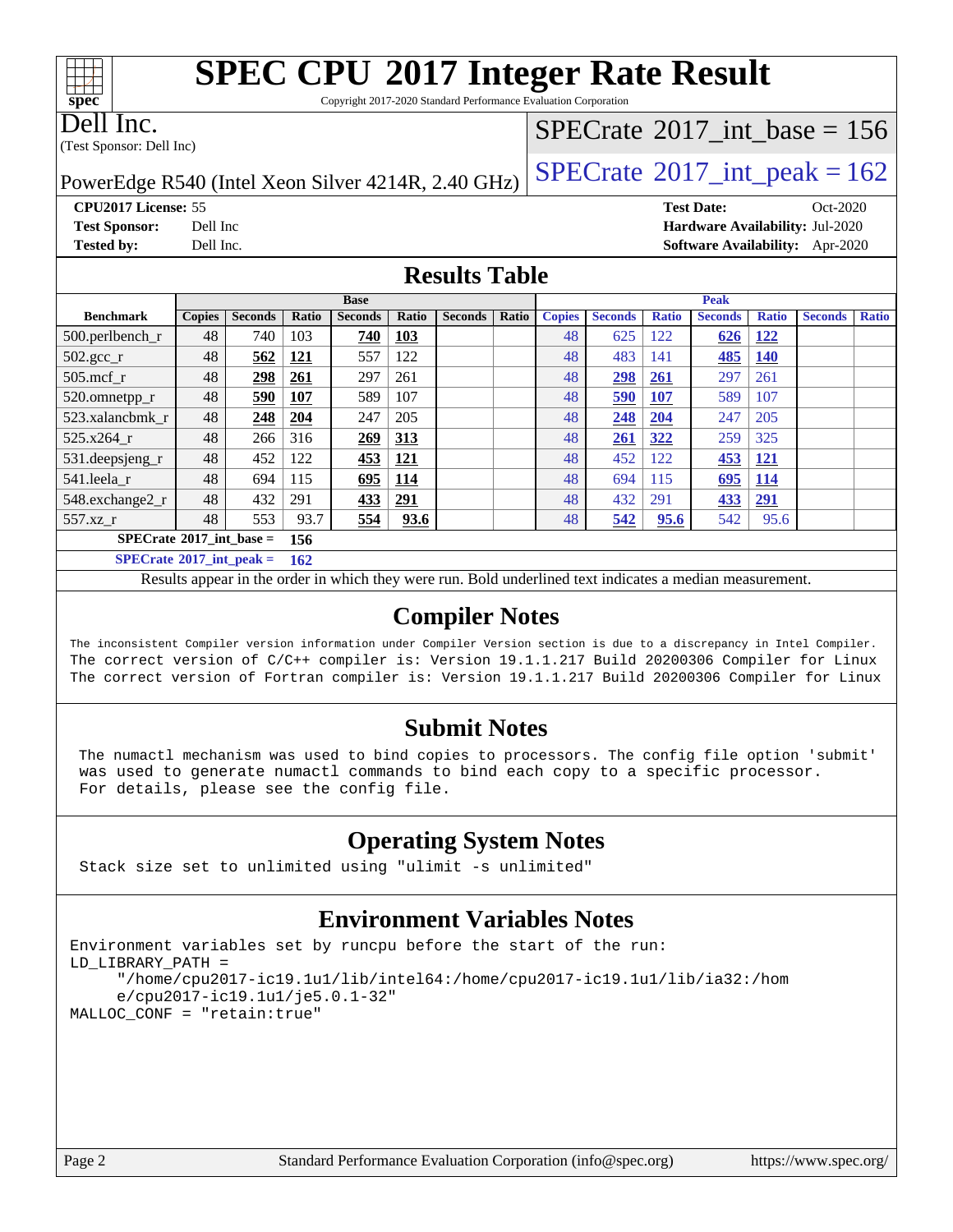Copyright 2017-2020 Standard Performance Evaluation Corporation

Dell Inc.

**[spec](http://www.spec.org/)**

 $+\ +$ 

(Test Sponsor: Dell Inc)

 $SPECrate$ <sup>®</sup>[2017\\_int\\_base =](http://www.spec.org/auto/cpu2017/Docs/result-fields.html#SPECrate2017intbase) 156

PowerEdge R540 (Intel Xeon Silver 4214R, 2.40 GHz)  $\left|$  [SPECrate](http://www.spec.org/auto/cpu2017/Docs/result-fields.html#SPECrate2017intpeak)<sup>®</sup>[2017\\_int\\_peak = 1](http://www.spec.org/auto/cpu2017/Docs/result-fields.html#SPECrate2017intpeak)62

**[Tested by:](http://www.spec.org/auto/cpu2017/Docs/result-fields.html#Testedby)** Dell Inc. **[Software Availability:](http://www.spec.org/auto/cpu2017/Docs/result-fields.html#SoftwareAvailability)** Apr-2020

**[CPU2017 License:](http://www.spec.org/auto/cpu2017/Docs/result-fields.html#CPU2017License)** 55 **[Test Date:](http://www.spec.org/auto/cpu2017/Docs/result-fields.html#TestDate)** Oct-2020 **[Test Sponsor:](http://www.spec.org/auto/cpu2017/Docs/result-fields.html#TestSponsor)** Dell Inc **[Hardware Availability:](http://www.spec.org/auto/cpu2017/Docs/result-fields.html#HardwareAvailability)** Jul-2020

## **[General Notes](http://www.spec.org/auto/cpu2017/Docs/result-fields.html#GeneralNotes)**

 Binaries compiled on a system with 1x Intel Core i9-7980XE CPU + 64GB RAM memory using Redhat Enterprise Linux 8.0 NA: The test sponsor attests, as of date of publication, that CVE-2017-5754 (Meltdown) is mitigated in the system as tested and documented. Yes: The test sponsor attests, as of date of publication, that CVE-2017-5753 (Spectre variant 1) is mitigated in the system as tested and documented. Yes: The test sponsor attests, as of date of publication, that CVE-2017-5715 (Spectre variant 2) is mitigated in the system as tested and documented. Transparent Huge Pages enabled by default Prior to runcpu invocation Filesystem page cache synced and cleared with: sync; echo 3> /proc/sys/vm/drop\_caches runcpu command invoked through numactl i.e.: numactl --interleave=all runcpu <etc> jemalloc, a general purpose malloc implementation built with the RedHat Enterprise 7.5, and the system compiler gcc 4.8.5 sources available from jemalloc.net or<https://github.com/jemalloc/jemalloc/releases>

### **[Platform Notes](http://www.spec.org/auto/cpu2017/Docs/result-fields.html#PlatformNotes)**

 BIOS settings: Virtualization Technology disabled System Profile set to Custom CPU Performance set to Maximum Performance C States set to Autonomous C1E disabled Uncore Frequency set to Dynamic Energy Efficiency Policy set to Performance Memory Patrol Scrub set to standard Logical Processor enabled CPU Interconnect Bus Link Power Management disabled PCI ASPM L1 Link Power Management disabled UPI Prefetch enabled LLC Prefetch disabled Dead Line LLC Alloc enabled Directory AtoS disabled

 Sysinfo program /home/cpu2017-ic19.1u1/bin/sysinfo Rev: r6365 of 2019-08-21 295195f888a3d7edb1e6e46a485a0011 running on RHEL-8-2-SUT Wed Sep 30 05:48:19 2020

 SUT (System Under Test) info as seen by some common utilities. For more information on this section, see <https://www.spec.org/cpu2017/Docs/config.html#sysinfo>

From /proc/cpuinfo

**(Continued on next page)**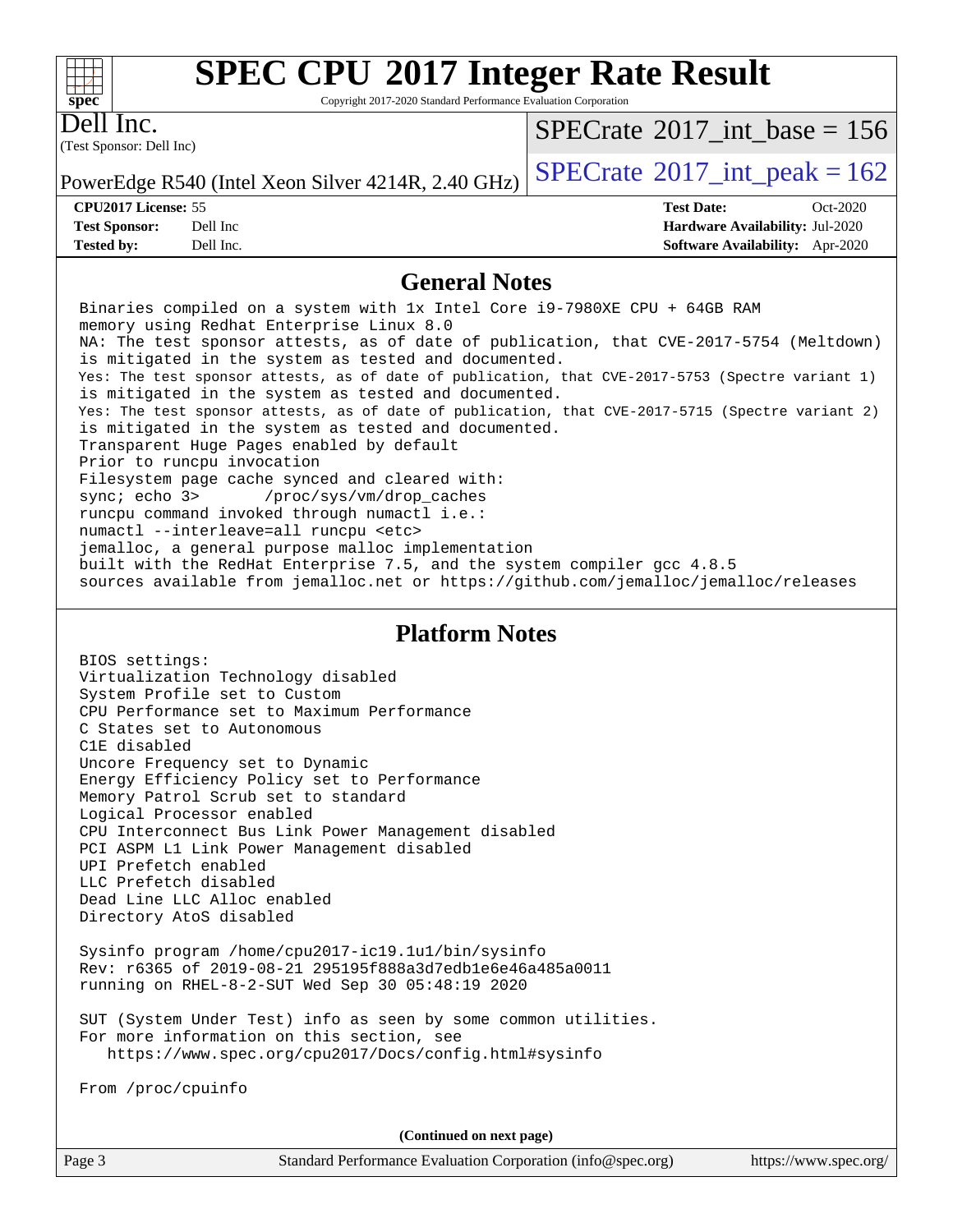Copyright 2017-2020 Standard Performance Evaluation Corporation

(Test Sponsor: Dell Inc) Dell Inc.

**[spec](http://www.spec.org/)**

 $+\!\!+\!\!$ 

 $SPECTate$ <sup>®</sup>[2017\\_int\\_base =](http://www.spec.org/auto/cpu2017/Docs/result-fields.html#SPECrate2017intbase) 156

PowerEdge R540 (Intel Xeon Silver 4214R, 2.40 GHz)  $\left|$  [SPECrate](http://www.spec.org/auto/cpu2017/Docs/result-fields.html#SPECrate2017intpeak)<sup>®</sup>[2017\\_int\\_peak = 1](http://www.spec.org/auto/cpu2017/Docs/result-fields.html#SPECrate2017intpeak)62

**[Tested by:](http://www.spec.org/auto/cpu2017/Docs/result-fields.html#Testedby)** Dell Inc. **[Software Availability:](http://www.spec.org/auto/cpu2017/Docs/result-fields.html#SoftwareAvailability)** Apr-2020

**[CPU2017 License:](http://www.spec.org/auto/cpu2017/Docs/result-fields.html#CPU2017License)** 55 **[Test Date:](http://www.spec.org/auto/cpu2017/Docs/result-fields.html#TestDate)** Oct-2020 **[Test Sponsor:](http://www.spec.org/auto/cpu2017/Docs/result-fields.html#TestSponsor)** Dell Inc **[Hardware Availability:](http://www.spec.org/auto/cpu2017/Docs/result-fields.html#HardwareAvailability)** Jul-2020

#### **[Platform Notes \(Continued\)](http://www.spec.org/auto/cpu2017/Docs/result-fields.html#PlatformNotes)**

Page 4 Standard Performance Evaluation Corporation [\(info@spec.org\)](mailto:info@spec.org) <https://www.spec.org/> model name : Intel(R) Xeon(R) Silver 4214R CPU @ 2.40GHz 2 "physical id"s (chips) 48 "processors" cores, siblings (Caution: counting these is hw and system dependent. The following excerpts from /proc/cpuinfo might not be reliable. Use with caution.) cpu cores : 12 siblings : 24 physical 0: cores 0 1 2 3 4 5 8 9 10 11 12 13 physical 1: cores 0 1 2 3 4 5 8 9 10 11 12 13 From lscpu: Architecture: x86\_64 CPU op-mode(s): 32-bit, 64-bit Byte Order: Little Endian  $CPU(s):$  48 On-line CPU(s) list: 0-47 Thread(s) per core: 2 Core(s) per socket: 12 Socket(s): 2 NUMA node(s): 4 Vendor ID: GenuineIntel CPU family: 6 Model: 85 Model name: Intel(R) Xeon(R) Silver 4214R CPU @ 2.40GHz Stepping: 7 CPU MHz: 1224.795 CPU max MHz: 3500.0000 CPU min MHz: 1000.0000 BogoMIPS: 4800.00 Virtualization: VT-x L1d cache: 32K L1i cache: 32K L2 cache: 1024K L3 cache: 16896K NUMA node0 CPU(s): 0,4,8,12,16,20,24,28,32,36,40,44 NUMA node1 CPU(s): 1,5,9,13,17,21,25,29,33,37,41,45 NUMA node2 CPU(s): 2,6,10,14,18,22,26,30,34,38,42,46 NUMA node3 CPU(s): 3,7,11,15,19,23,27,31,35,39,43,47 Flags: fpu vme de pse tsc msr pae mce cx8 apic sep mtrr pge mca cmov pat pse36 clflush dts acpi mmx fxsr sse sse2 ss ht tm pbe syscall nx pdpe1gb rdtscp lm constant\_tsc art arch\_perfmon pebs bts rep\_good nopl xtopology nonstop\_tsc cpuid aperfmperf pni pclmulqdq dtes64 monitor ds\_cpl vmx smx est tm2 ssse3 sdbg fma cx16 xtpr pdcm pcid dca sse4\_1 sse4\_2 x2apic movbe popcnt tsc\_deadline\_timer aes xsave avx f16c rdrand lahf\_lm abm 3dnowprefetch cpuid\_fault epb cat\_l3 cdp\_l3 invpcid\_single intel\_ppin ssbd mba ibrs ibpb stibp ibrs\_enhanced tpr\_shadow vnmi flexpriority ept vpid fsgsbase tsc\_adjust bmi1 hle avx2 smep bmi2 erms invpcid rtm cqm mpx rdt\_a avx512f avx512dq rdseed adx smap clflushopt clwb intel\_pt avx512cd **(Continued on next page)**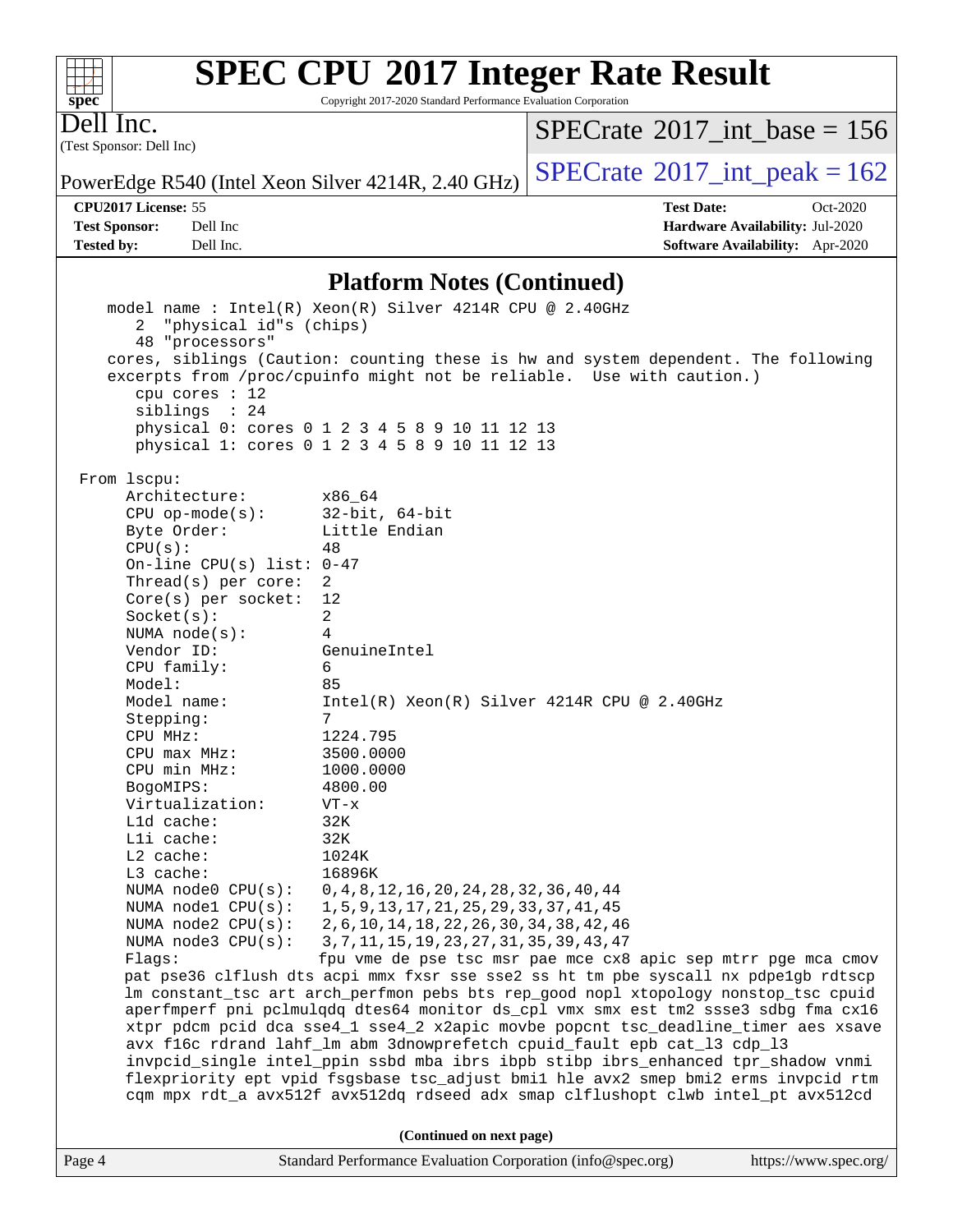Copyright 2017-2020 Standard Performance Evaluation Corporation

(Test Sponsor: Dell Inc) Dell Inc.

**[spec](http://www.spec.org/)**

 $+\!\!+\!\!$ 

 $SPECTate$ <sup>®</sup>[2017\\_int\\_base =](http://www.spec.org/auto/cpu2017/Docs/result-fields.html#SPECrate2017intbase) 156

PowerEdge R540 (Intel Xeon Silver 4214R, 2.40 GHz)  $\left|$  [SPECrate](http://www.spec.org/auto/cpu2017/Docs/result-fields.html#SPECrate2017intpeak)<sup>®</sup>[2017\\_int\\_peak = 1](http://www.spec.org/auto/cpu2017/Docs/result-fields.html#SPECrate2017intpeak)62

**[Test Sponsor:](http://www.spec.org/auto/cpu2017/Docs/result-fields.html#TestSponsor)** Dell Inc **[Hardware Availability:](http://www.spec.org/auto/cpu2017/Docs/result-fields.html#HardwareAvailability)** Jul-2020 **[Tested by:](http://www.spec.org/auto/cpu2017/Docs/result-fields.html#Testedby)** Dell Inc. **[Software Availability:](http://www.spec.org/auto/cpu2017/Docs/result-fields.html#SoftwareAvailability)** Apr-2020

**[CPU2017 License:](http://www.spec.org/auto/cpu2017/Docs/result-fields.html#CPU2017License)** 55 **[Test Date:](http://www.spec.org/auto/cpu2017/Docs/result-fields.html#TestDate)** Oct-2020

**[Platform Notes \(Continued\)](http://www.spec.org/auto/cpu2017/Docs/result-fields.html#PlatformNotes)**

 avx512bw avx512vl xsaveopt xsavec xgetbv1 xsaves cqm\_llc cqm\_occup\_llc cqm\_mbm\_total cqm\_mbm\_local dtherm ida arat pln pts pku ospke avx512\_vnni md\_clear flush\_l1d arch\_capabilities /proc/cpuinfo cache data cache size : 16896 KB From numactl --hardware WARNING: a numactl 'node' might or might not correspond to a physical chip. available: 4 nodes (0-3) node 0 cpus: 0 4 8 12 16 20 24 28 32 36 40 44 node 0 size: 95279 MB node 0 free: 94541 MB node 1 cpus: 1 5 9 13 17 21 25 29 33 37 41 45 node 1 size: 96765 MB node 1 free: 96022 MB node 2 cpus: 2 6 10 14 18 22 26 30 34 38 42 46 node 2 size: 96765 MB node 2 free: 96187 MB node 3 cpus: 3 7 11 15 19 23 27 31 35 39 43 47 node 3 size: 96764 MB node 3 free: 95689 MB node distances: node 0 1 2 3 0: 10 21 11 21 1: 21 10 21 11 2: 11 21 10 21 3: 21 11 21 10 From /proc/meminfo MemTotal: 394828252 kB HugePages\_Total: 0 Hugepagesize: 2048 kB From /etc/\*release\* /etc/\*version\* os-release: NAME="Red Hat Enterprise Linux" VERSION="8.2 (Ootpa)" ID="rhel" ID\_LIKE="fedora" VERSION\_ID="8.2" PLATFORM\_ID="platform:el8" PRETTY\_NAME="Red Hat Enterprise Linux 8.2 (Ootpa)" ANSI\_COLOR="0;31" redhat-release: Red Hat Enterprise Linux release 8.2 (Ootpa) system-release: Red Hat Enterprise Linux release 8.2 (Ootpa) system-release-cpe: cpe:/o:redhat:enterprise\_linux:8.2:ga **(Continued on next page)**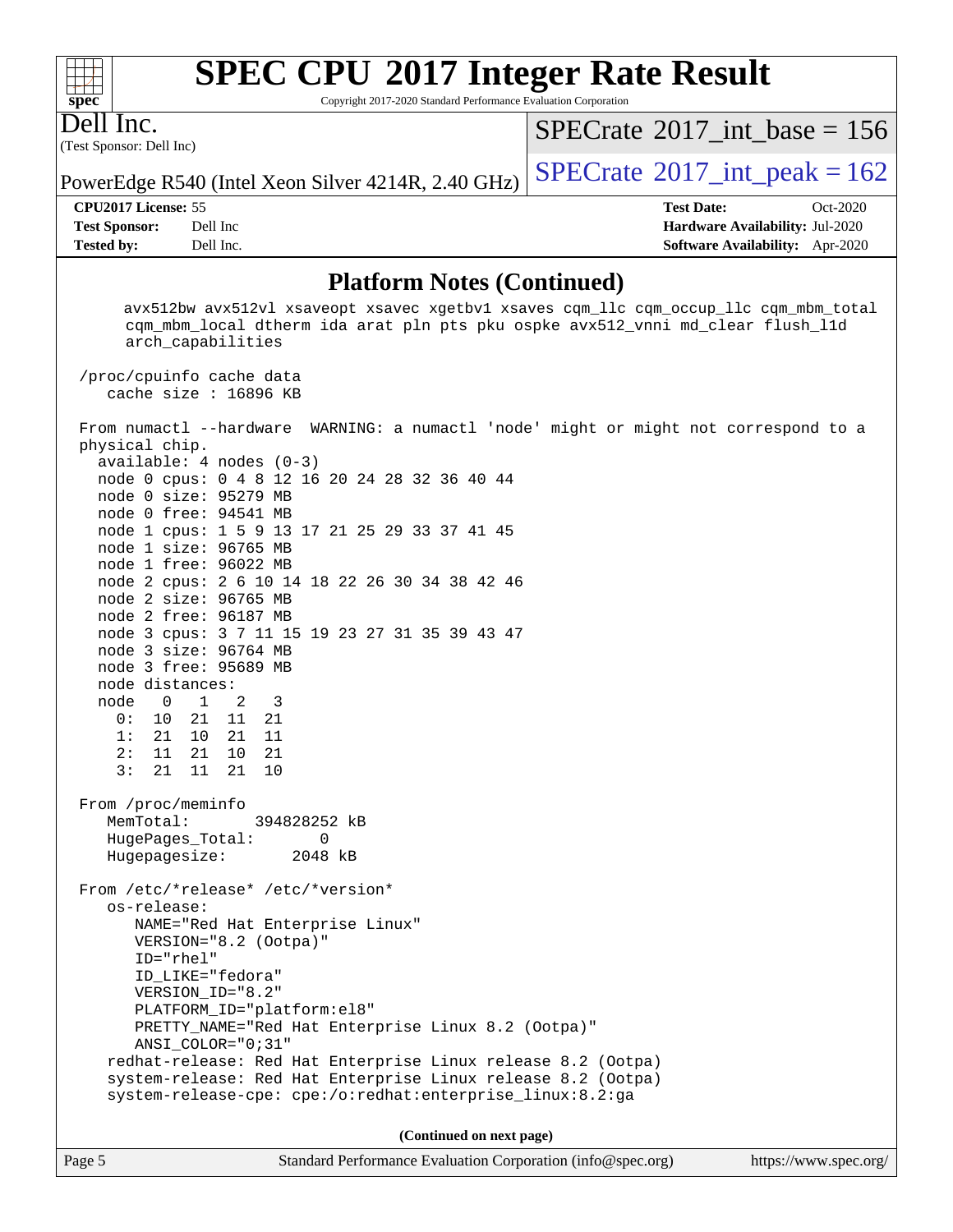| <b>SPEC CPU®2017 Integer Rate Result</b><br>Copyright 2017-2020 Standard Performance Evaluation Corporation<br>$spec^*$                                                                                                                                                                                                                                                                                                                                               |                                                                                                                                             |
|-----------------------------------------------------------------------------------------------------------------------------------------------------------------------------------------------------------------------------------------------------------------------------------------------------------------------------------------------------------------------------------------------------------------------------------------------------------------------|---------------------------------------------------------------------------------------------------------------------------------------------|
| Dell Inc.<br>(Test Sponsor: Dell Inc)                                                                                                                                                                                                                                                                                                                                                                                                                                 | $SPECrate^{\circledast}2017$ int base = 156                                                                                                 |
| PowerEdge R540 (Intel Xeon Silver 4214R, 2.40 GHz)                                                                                                                                                                                                                                                                                                                                                                                                                    | $SPECTate$ <sup>®</sup> 2017_int_peak = 162                                                                                                 |
| CPU2017 License: 55<br>Dell Inc<br><b>Test Sponsor:</b>                                                                                                                                                                                                                                                                                                                                                                                                               | <b>Test Date:</b><br>Oct-2020<br>Hardware Availability: Jul-2020                                                                            |
| <b>Tested by:</b><br>Dell Inc.                                                                                                                                                                                                                                                                                                                                                                                                                                        | Software Availability: Apr-2020                                                                                                             |
| <b>Platform Notes (Continued)</b>                                                                                                                                                                                                                                                                                                                                                                                                                                     |                                                                                                                                             |
| uname $-a$ :<br>Linux RHEL-8-2-SUT 4.18.0-193.el8.x86_64 #1 SMP Fri Mar 27 14:35:58 UTC 2020 x86_64<br>x86_64 x86_64 GNU/Linux                                                                                                                                                                                                                                                                                                                                        |                                                                                                                                             |
| Kernel self-reported vulnerability status:                                                                                                                                                                                                                                                                                                                                                                                                                            |                                                                                                                                             |
| itlb_multihit:<br>CVE-2018-3620 (L1 Terminal Fault):<br>Microarchitectural Data Sampling:<br>CVE-2017-5754 (Meltdown):<br>CVE-2018-3639 (Speculative Store Bypass): Mitigation: Speculative Store Bypass disabled<br>CVE-2017-5753 (Spectre variant 1):                                                                                                                                                                                                               | KVM: Vulnerable<br>Not affected<br>Not affected<br>Not affected<br>via prctl and seccomp<br>Mitigation: usercopy/swapgs barriers and __user |
| $CVE-2017-5715$ (Spectre variant 2):                                                                                                                                                                                                                                                                                                                                                                                                                                  | pointer sanitization<br>Mitigation: Enhanced IBRS, IBPB: conditional,<br>RSB filling                                                        |
| tsx_async_abort:                                                                                                                                                                                                                                                                                                                                                                                                                                                      | Mitigation: Clear CPU buffers; SMT vulnerable                                                                                               |
| run-level 3 Sep 30 05:47 last=5                                                                                                                                                                                                                                                                                                                                                                                                                                       |                                                                                                                                             |
| SPEC is set to: /home/cpu2017-ic19.1u1<br>Type Size Used Avail Use% Mounted on<br>Filesystem<br>/dev/mapper/rhel-home xfs<br>392G 7.1G 385G                                                                                                                                                                                                                                                                                                                           | 2% /home                                                                                                                                    |
| From /sys/devices/virtual/dmi/id<br>BIOS: Dell Inc. 2.8.1 06/30/2020<br>Vendor: Dell Inc.<br>Product: PowerEdge R540<br>Product Family: PowerEdge                                                                                                                                                                                                                                                                                                                     |                                                                                                                                             |
| Additional information from dmidecode follows. WARNING: Use caution when you interpret<br>this section. The 'dmidecode' program reads system data which is "intended to allow<br>hardware to be accurately determined", but the intent may not be met, as there are<br>frequent changes to hardware, firmware, and the "DMTF SMBIOS" standard.<br>Memory:<br>1x 00AD00B300AD HMA84GR7CJR4N-WM 32 GB 2 rank 2933<br>6x 00AD063200AD HMA84GR7CJR4N-WM 32 GB 2 rank 2933 |                                                                                                                                             |
| 5x 00AD069D00AD HMA84GR7CJR4N-WM 32 GB 2 rank 2933<br>4x Not Specified Not Specified                                                                                                                                                                                                                                                                                                                                                                                  |                                                                                                                                             |
| (End of data from sysinfo program)                                                                                                                                                                                                                                                                                                                                                                                                                                    |                                                                                                                                             |
|                                                                                                                                                                                                                                                                                                                                                                                                                                                                       |                                                                                                                                             |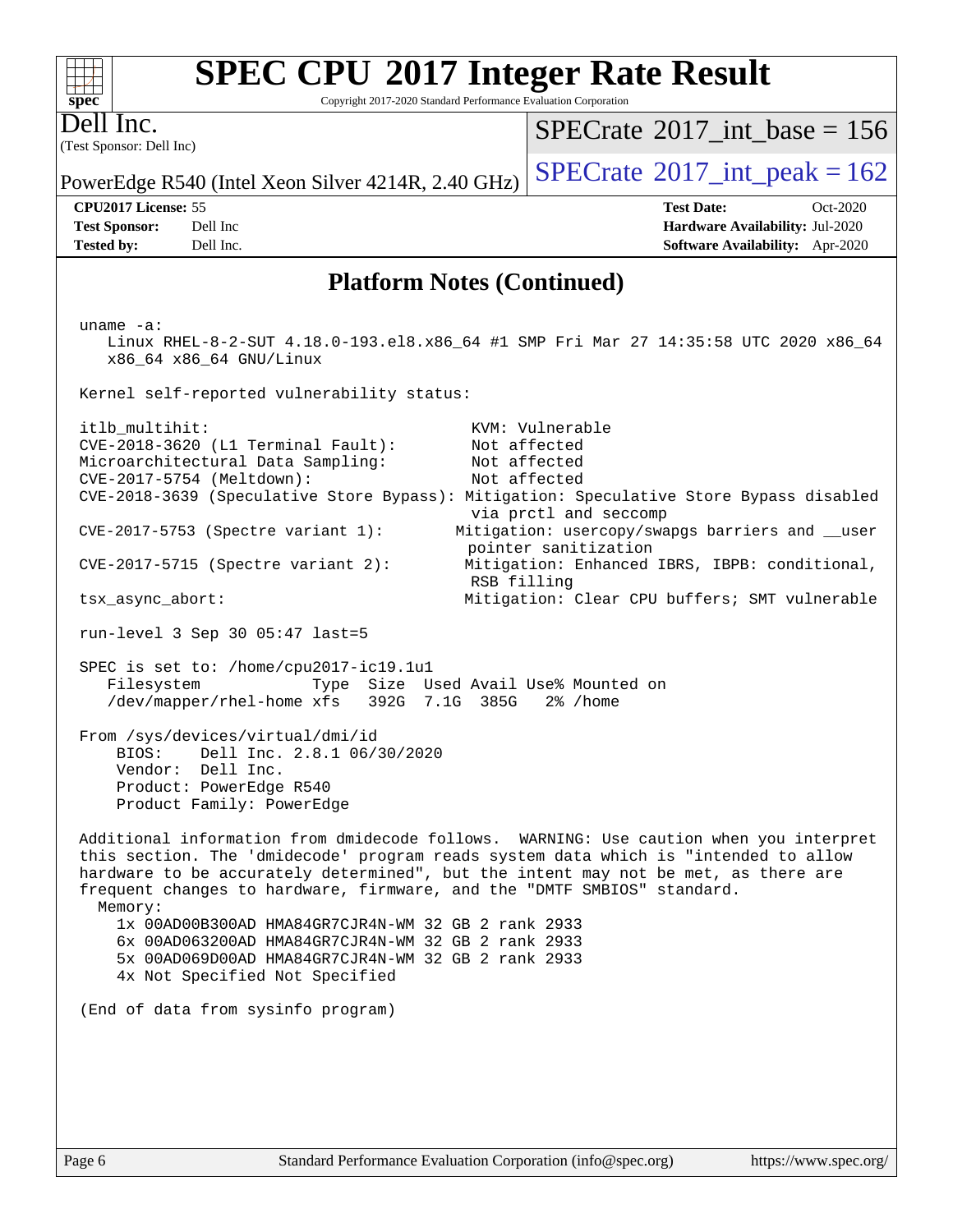Copyright 2017-2020 Standard Performance Evaluation Corporation

(Test Sponsor: Dell Inc) Dell Inc.

**[spec](http://www.spec.org/)**

 $+\!\!+\!\!$ 

 $SPECrate$ <sup>®</sup>[2017\\_int\\_base =](http://www.spec.org/auto/cpu2017/Docs/result-fields.html#SPECrate2017intbase) 156

PowerEdge R540 (Intel Xeon Silver 4214R, 2.40 GHz)  $\left|$  [SPECrate](http://www.spec.org/auto/cpu2017/Docs/result-fields.html#SPECrate2017intpeak)<sup>®</sup>[2017\\_int\\_peak = 1](http://www.spec.org/auto/cpu2017/Docs/result-fields.html#SPECrate2017intpeak)62

**[Tested by:](http://www.spec.org/auto/cpu2017/Docs/result-fields.html#Testedby)** Dell Inc. **[Software Availability:](http://www.spec.org/auto/cpu2017/Docs/result-fields.html#SoftwareAvailability)** Apr-2020

**[CPU2017 License:](http://www.spec.org/auto/cpu2017/Docs/result-fields.html#CPU2017License)** 55 **[Test Date:](http://www.spec.org/auto/cpu2017/Docs/result-fields.html#TestDate)** Oct-2020 **[Test Sponsor:](http://www.spec.org/auto/cpu2017/Docs/result-fields.html#TestSponsor)** Dell Inc **[Hardware Availability:](http://www.spec.org/auto/cpu2017/Docs/result-fields.html#HardwareAvailability)** Jul-2020

## **[Compiler Version Notes](http://www.spec.org/auto/cpu2017/Docs/result-fields.html#CompilerVersionNotes)**

| 502.gcc_r(peak)<br>C<br>______________<br>Intel(R) C Compiler for applications running on IA-32, Version 2021.1 NextGen<br>Build 20200304<br>Copyright (C) 1985-2020 Intel Corporation. All rights reserved.<br>____________________________________<br>500.perlbench_r(base) 502.gcc_r(base) 505.mcf_r(base, peak)<br>C<br>$525.x264_r(base, peak) 557.xz_r(base)$<br>Intel(R) C Compiler for applications running on Intel(R) $64$ , Version 2021.1<br>NextGen Build 20200304<br>Copyright (C) 1985-2020 Intel Corporation. All rights reserved.<br>  $500.perlbench_r(peak) 557. xz_r(peak)$<br>C<br>Intel(R) C Intel(R) 64 Compiler for applications running on Intel(R) 64,<br>Version 19.1.1.217 Build 20200306<br>Copyright (C) 1985-2020 Intel Corporation. All rights reserved.<br>$  502.\text{gcc_r(peak)}$<br>C<br>Intel(R) C Compiler for applications running on IA-32, Version 2021.1 NextGen<br>Build 20200304<br>Copyright (C) 1985-2020 Intel Corporation. All rights reserved.<br>500.perlbench_r(base) 502.gcc_r(base) 505.mcf_r(base, peak)<br>C<br>$525.x264_r(base, peak) 557.xz_r(base)$<br>Intel(R) C Compiler for applications running on Intel(R) $64$ , Version 2021.1<br>NextGen Build 20200304<br>Copyright (C) 1985-2020 Intel Corporation. All rights reserved.<br>500.perlbench_r(peak) 557.xz_r(peak)<br>C<br>Intel(R) C Intel(R) 64 Compiler for applications running on Intel(R) 64,<br>Version 19.1.1.217 Build 20200306<br>(Continued on next page) | Standard Performance Evaluation Corporation (info@spec.org)<br>Page 7 | https://www.spec.org/ |
|-------------------------------------------------------------------------------------------------------------------------------------------------------------------------------------------------------------------------------------------------------------------------------------------------------------------------------------------------------------------------------------------------------------------------------------------------------------------------------------------------------------------------------------------------------------------------------------------------------------------------------------------------------------------------------------------------------------------------------------------------------------------------------------------------------------------------------------------------------------------------------------------------------------------------------------------------------------------------------------------------------------------------------------------------------------------------------------------------------------------------------------------------------------------------------------------------------------------------------------------------------------------------------------------------------------------------------------------------------------------------------------------------------------------------------------------------------------------------------------------|-----------------------------------------------------------------------|-----------------------|
|                                                                                                                                                                                                                                                                                                                                                                                                                                                                                                                                                                                                                                                                                                                                                                                                                                                                                                                                                                                                                                                                                                                                                                                                                                                                                                                                                                                                                                                                                           |                                                                       |                       |
|                                                                                                                                                                                                                                                                                                                                                                                                                                                                                                                                                                                                                                                                                                                                                                                                                                                                                                                                                                                                                                                                                                                                                                                                                                                                                                                                                                                                                                                                                           |                                                                       |                       |
|                                                                                                                                                                                                                                                                                                                                                                                                                                                                                                                                                                                                                                                                                                                                                                                                                                                                                                                                                                                                                                                                                                                                                                                                                                                                                                                                                                                                                                                                                           |                                                                       |                       |
|                                                                                                                                                                                                                                                                                                                                                                                                                                                                                                                                                                                                                                                                                                                                                                                                                                                                                                                                                                                                                                                                                                                                                                                                                                                                                                                                                                                                                                                                                           |                                                                       |                       |
|                                                                                                                                                                                                                                                                                                                                                                                                                                                                                                                                                                                                                                                                                                                                                                                                                                                                                                                                                                                                                                                                                                                                                                                                                                                                                                                                                                                                                                                                                           |                                                                       |                       |
|                                                                                                                                                                                                                                                                                                                                                                                                                                                                                                                                                                                                                                                                                                                                                                                                                                                                                                                                                                                                                                                                                                                                                                                                                                                                                                                                                                                                                                                                                           |                                                                       |                       |
|                                                                                                                                                                                                                                                                                                                                                                                                                                                                                                                                                                                                                                                                                                                                                                                                                                                                                                                                                                                                                                                                                                                                                                                                                                                                                                                                                                                                                                                                                           |                                                                       |                       |
|                                                                                                                                                                                                                                                                                                                                                                                                                                                                                                                                                                                                                                                                                                                                                                                                                                                                                                                                                                                                                                                                                                                                                                                                                                                                                                                                                                                                                                                                                           |                                                                       |                       |
|                                                                                                                                                                                                                                                                                                                                                                                                                                                                                                                                                                                                                                                                                                                                                                                                                                                                                                                                                                                                                                                                                                                                                                                                                                                                                                                                                                                                                                                                                           |                                                                       |                       |
|                                                                                                                                                                                                                                                                                                                                                                                                                                                                                                                                                                                                                                                                                                                                                                                                                                                                                                                                                                                                                                                                                                                                                                                                                                                                                                                                                                                                                                                                                           |                                                                       |                       |
|                                                                                                                                                                                                                                                                                                                                                                                                                                                                                                                                                                                                                                                                                                                                                                                                                                                                                                                                                                                                                                                                                                                                                                                                                                                                                                                                                                                                                                                                                           |                                                                       |                       |
|                                                                                                                                                                                                                                                                                                                                                                                                                                                                                                                                                                                                                                                                                                                                                                                                                                                                                                                                                                                                                                                                                                                                                                                                                                                                                                                                                                                                                                                                                           |                                                                       |                       |
|                                                                                                                                                                                                                                                                                                                                                                                                                                                                                                                                                                                                                                                                                                                                                                                                                                                                                                                                                                                                                                                                                                                                                                                                                                                                                                                                                                                                                                                                                           |                                                                       |                       |
|                                                                                                                                                                                                                                                                                                                                                                                                                                                                                                                                                                                                                                                                                                                                                                                                                                                                                                                                                                                                                                                                                                                                                                                                                                                                                                                                                                                                                                                                                           |                                                                       |                       |
|                                                                                                                                                                                                                                                                                                                                                                                                                                                                                                                                                                                                                                                                                                                                                                                                                                                                                                                                                                                                                                                                                                                                                                                                                                                                                                                                                                                                                                                                                           |                                                                       |                       |
|                                                                                                                                                                                                                                                                                                                                                                                                                                                                                                                                                                                                                                                                                                                                                                                                                                                                                                                                                                                                                                                                                                                                                                                                                                                                                                                                                                                                                                                                                           |                                                                       |                       |
|                                                                                                                                                                                                                                                                                                                                                                                                                                                                                                                                                                                                                                                                                                                                                                                                                                                                                                                                                                                                                                                                                                                                                                                                                                                                                                                                                                                                                                                                                           |                                                                       |                       |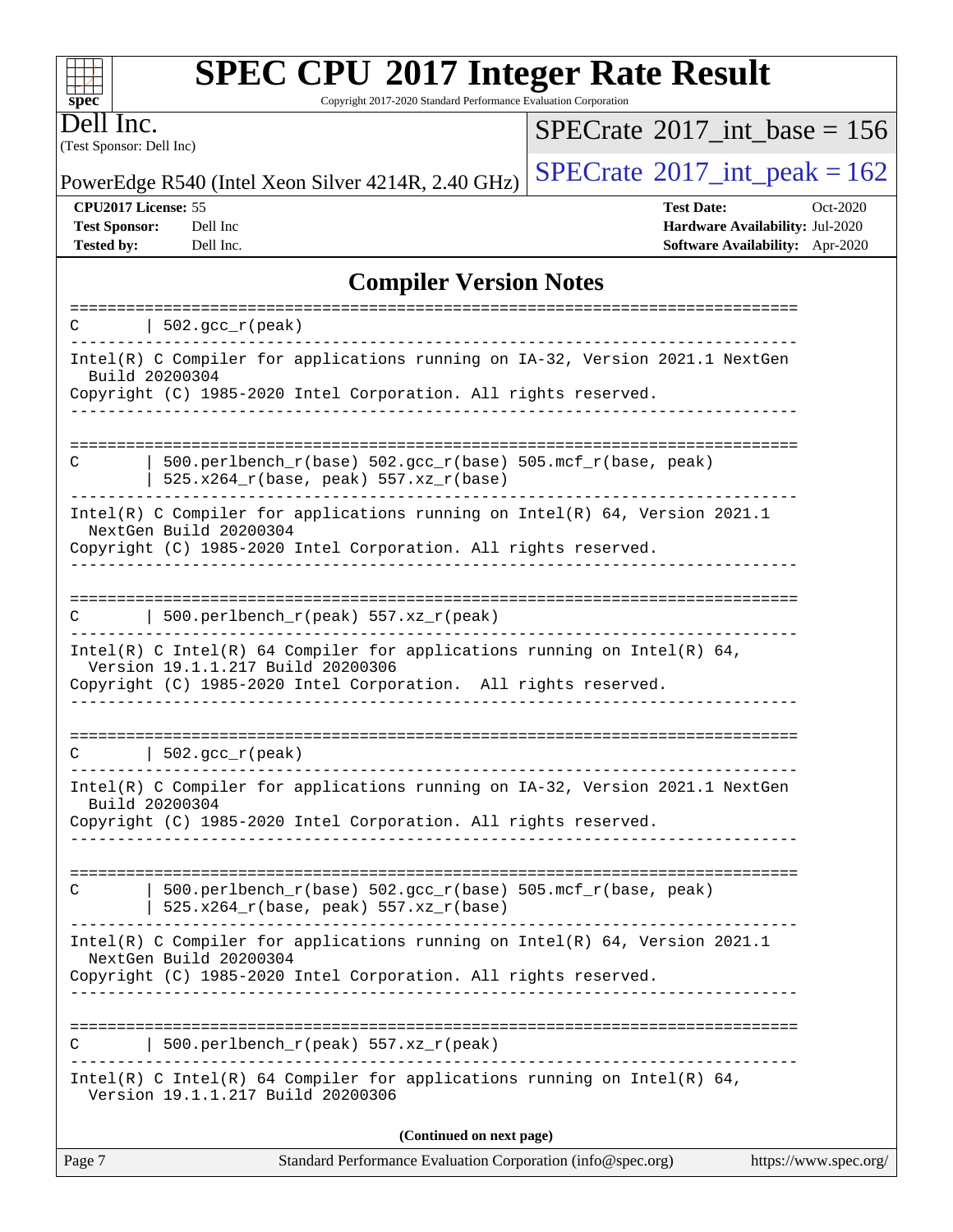| ч<br>œ<br>п.<br>c |  |  |  |  |  |  |
|-------------------|--|--|--|--|--|--|

Copyright 2017-2020 Standard Performance Evaluation Corporation

(Test Sponsor: Dell Inc) Dell Inc.

 $SPECrate$ <sup>®</sup>[2017\\_int\\_base =](http://www.spec.org/auto/cpu2017/Docs/result-fields.html#SPECrate2017intbase) 156

PowerEdge R540 (Intel Xeon Silver 4214R, 2.40 GHz)  $\left|$  [SPECrate](http://www.spec.org/auto/cpu2017/Docs/result-fields.html#SPECrate2017intpeak)<sup>®</sup>[2017\\_int\\_peak = 1](http://www.spec.org/auto/cpu2017/Docs/result-fields.html#SPECrate2017intpeak)62

**[CPU2017 License:](http://www.spec.org/auto/cpu2017/Docs/result-fields.html#CPU2017License)** 55 **[Test Date:](http://www.spec.org/auto/cpu2017/Docs/result-fields.html#TestDate)** Oct-2020 **[Test Sponsor:](http://www.spec.org/auto/cpu2017/Docs/result-fields.html#TestSponsor)** Dell Inc **[Hardware Availability:](http://www.spec.org/auto/cpu2017/Docs/result-fields.html#HardwareAvailability)** Jul-2020 **[Tested by:](http://www.spec.org/auto/cpu2017/Docs/result-fields.html#Testedby)** Dell Inc. **[Software Availability:](http://www.spec.org/auto/cpu2017/Docs/result-fields.html#SoftwareAvailability)** Apr-2020

## **[Compiler Version Notes \(Continued\)](http://www.spec.org/auto/cpu2017/Docs/result-fields.html#CompilerVersionNotes)**

| Copyright (C) 1985-2020 Intel Corporation. All rights reserved.                                                       |
|-----------------------------------------------------------------------------------------------------------------------|
|                                                                                                                       |
| $  502.\text{gcc_r(peak)}$<br>$\subset$                                                                               |
| Intel(R) C Compiler for applications running on IA-32, Version 2021.1 NextGen<br>Build 20200304                       |
| Copyright (C) 1985-2020 Intel Corporation. All rights reserved.                                                       |
|                                                                                                                       |
| 500.perlbench_r(base) 502.gcc_r(base) 505.mcf_r(base, peak)<br>C<br>525.x264_r(base, peak) 557.xz_r(base)             |
| Intel(R) C Compiler for applications running on Intel(R) 64, Version 2021.1<br>NextGen Build 20200304                 |
| Copyright (C) 1985-2020 Intel Corporation. All rights reserved.                                                       |
|                                                                                                                       |
| $500. perlbench_r(peak) 557. xz_r(peak)$<br>C                                                                         |
| Intel(R) C Intel(R) 64 Compiler for applications running on Intel(R) 64,<br>Version 19.1.1.217 Build 20200306         |
| Copyright (C) 1985-2020 Intel Corporation. All rights reserved.                                                       |
|                                                                                                                       |
| 520.omnetpp_r(base, peak) 523.xalancbmk_r(base, peak)<br>$C++$<br>531.deepsjeng_r(base, peak) 541.leela_r(base, peak) |
| Intel(R) C++ Compiler for applications running on Intel(R) 64, Version 2021.1<br>NextGen Build 20200304               |
| Copyright (C) 1985-2020 Intel Corporation. All rights reserved.                                                       |
|                                                                                                                       |
| Fortran   548.exchange2_r(base, peak)                                                                                 |
| $Intel(R)$ Fortran Intel(R) 64 Compiler for applications running on Intel(R)<br>64, Version 19.1.1.217 Build 20200306 |
| Copyright (C) 1985-2020 Intel Corporation. All rights reserved.                                                       |
|                                                                                                                       |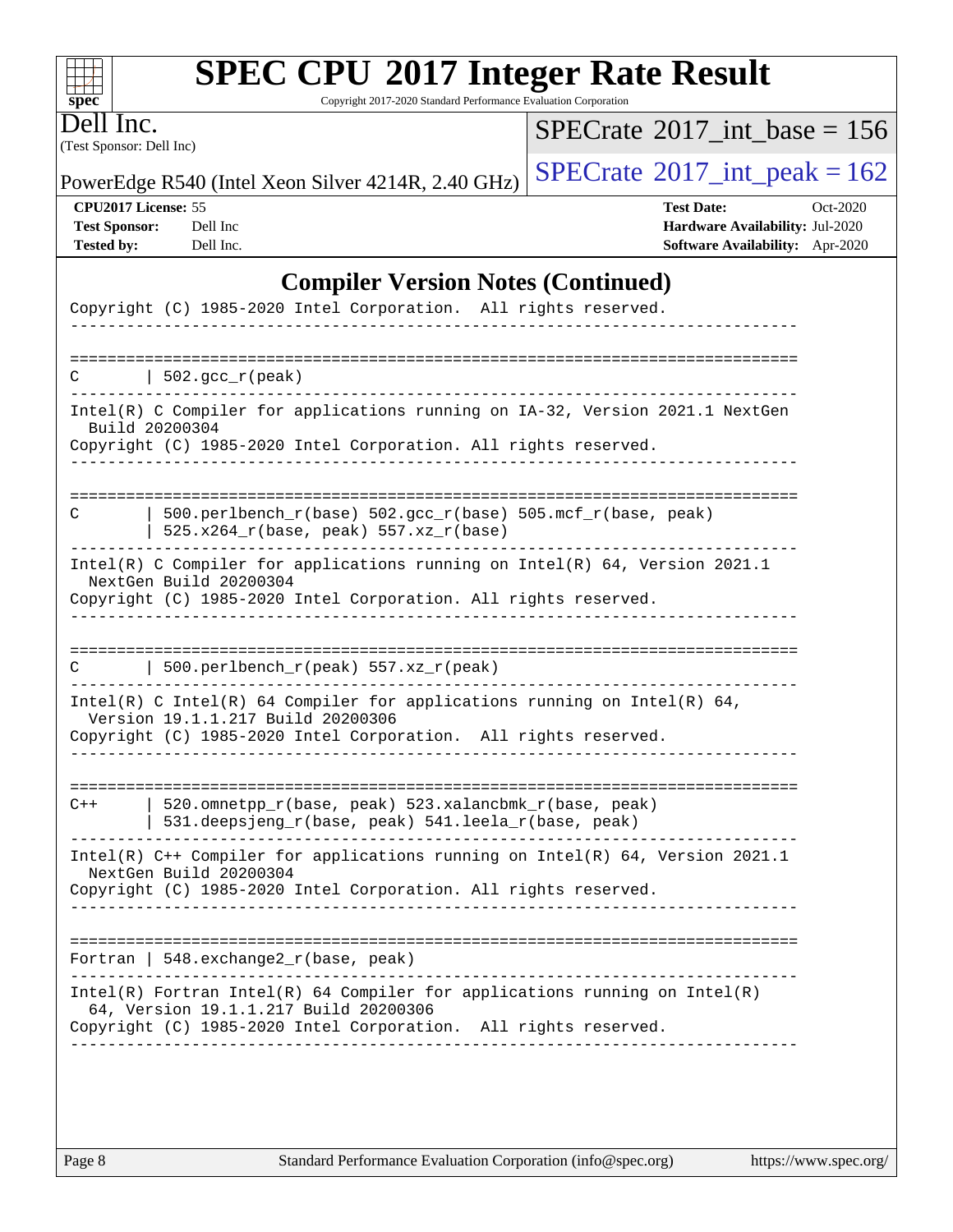Copyright 2017-2020 Standard Performance Evaluation Corporation

Dell Inc.

**[spec](http://www.spec.org/)**

 $+\ +$ 

(Test Sponsor: Dell Inc)

 $SPECTate$ <sup>®</sup>[2017\\_int\\_base =](http://www.spec.org/auto/cpu2017/Docs/result-fields.html#SPECrate2017intbase) 156

PowerEdge R540 (Intel Xeon Silver 4214R, 2.40 GHz)  $\left|$  [SPECrate](http://www.spec.org/auto/cpu2017/Docs/result-fields.html#SPECrate2017intpeak)<sup>®</sup>[2017\\_int\\_peak = 1](http://www.spec.org/auto/cpu2017/Docs/result-fields.html#SPECrate2017intpeak)62

**[Test Sponsor:](http://www.spec.org/auto/cpu2017/Docs/result-fields.html#TestSponsor)** Dell Inc **[Hardware Availability:](http://www.spec.org/auto/cpu2017/Docs/result-fields.html#HardwareAvailability)** Jul-2020 **[Tested by:](http://www.spec.org/auto/cpu2017/Docs/result-fields.html#Testedby)** Dell Inc. **[Software Availability:](http://www.spec.org/auto/cpu2017/Docs/result-fields.html#SoftwareAvailability)** Apr-2020

**[CPU2017 License:](http://www.spec.org/auto/cpu2017/Docs/result-fields.html#CPU2017License)** 55 **[Test Date:](http://www.spec.org/auto/cpu2017/Docs/result-fields.html#TestDate)** Oct-2020

**[Base Compiler Invocation](http://www.spec.org/auto/cpu2017/Docs/result-fields.html#BaseCompilerInvocation)**

[C benchmarks](http://www.spec.org/auto/cpu2017/Docs/result-fields.html#Cbenchmarks):

[icc](http://www.spec.org/cpu2017/results/res2020q4/cpu2017-20201020-24219.flags.html#user_CCbase_intel_icc_66fc1ee009f7361af1fbd72ca7dcefbb700085f36577c54f309893dd4ec40d12360134090235512931783d35fd58c0460139e722d5067c5574d8eaf2b3e37e92)

[C++ benchmarks:](http://www.spec.org/auto/cpu2017/Docs/result-fields.html#CXXbenchmarks) [icpc](http://www.spec.org/cpu2017/results/res2020q4/cpu2017-20201020-24219.flags.html#user_CXXbase_intel_icpc_c510b6838c7f56d33e37e94d029a35b4a7bccf4766a728ee175e80a419847e808290a9b78be685c44ab727ea267ec2f070ec5dc83b407c0218cded6866a35d07)

[Fortran benchmarks](http://www.spec.org/auto/cpu2017/Docs/result-fields.html#Fortranbenchmarks): [ifort](http://www.spec.org/cpu2017/results/res2020q4/cpu2017-20201020-24219.flags.html#user_FCbase_intel_ifort_8111460550e3ca792625aed983ce982f94888b8b503583aa7ba2b8303487b4d8a21a13e7191a45c5fd58ff318f48f9492884d4413fa793fd88dd292cad7027ca)

## **[Base Portability Flags](http://www.spec.org/auto/cpu2017/Docs/result-fields.html#BasePortabilityFlags)**

 500.perlbench\_r: [-DSPEC\\_LP64](http://www.spec.org/cpu2017/results/res2020q4/cpu2017-20201020-24219.flags.html#b500.perlbench_r_basePORTABILITY_DSPEC_LP64) [-DSPEC\\_LINUX\\_X64](http://www.spec.org/cpu2017/results/res2020q4/cpu2017-20201020-24219.flags.html#b500.perlbench_r_baseCPORTABILITY_DSPEC_LINUX_X64) 502.gcc\_r: [-DSPEC\\_LP64](http://www.spec.org/cpu2017/results/res2020q4/cpu2017-20201020-24219.flags.html#suite_basePORTABILITY502_gcc_r_DSPEC_LP64) 505.mcf\_r: [-DSPEC\\_LP64](http://www.spec.org/cpu2017/results/res2020q4/cpu2017-20201020-24219.flags.html#suite_basePORTABILITY505_mcf_r_DSPEC_LP64) 520.omnetpp\_r: [-DSPEC\\_LP64](http://www.spec.org/cpu2017/results/res2020q4/cpu2017-20201020-24219.flags.html#suite_basePORTABILITY520_omnetpp_r_DSPEC_LP64) 523.xalancbmk\_r: [-DSPEC\\_LP64](http://www.spec.org/cpu2017/results/res2020q4/cpu2017-20201020-24219.flags.html#suite_basePORTABILITY523_xalancbmk_r_DSPEC_LP64) [-DSPEC\\_LINUX](http://www.spec.org/cpu2017/results/res2020q4/cpu2017-20201020-24219.flags.html#b523.xalancbmk_r_baseCXXPORTABILITY_DSPEC_LINUX) 525.x264\_r: [-DSPEC\\_LP64](http://www.spec.org/cpu2017/results/res2020q4/cpu2017-20201020-24219.flags.html#suite_basePORTABILITY525_x264_r_DSPEC_LP64) 531.deepsjeng\_r: [-DSPEC\\_LP64](http://www.spec.org/cpu2017/results/res2020q4/cpu2017-20201020-24219.flags.html#suite_basePORTABILITY531_deepsjeng_r_DSPEC_LP64) 541.leela\_r: [-DSPEC\\_LP64](http://www.spec.org/cpu2017/results/res2020q4/cpu2017-20201020-24219.flags.html#suite_basePORTABILITY541_leela_r_DSPEC_LP64) 548.exchange2\_r: [-DSPEC\\_LP64](http://www.spec.org/cpu2017/results/res2020q4/cpu2017-20201020-24219.flags.html#suite_basePORTABILITY548_exchange2_r_DSPEC_LP64) 557.xz\_r: [-DSPEC\\_LP64](http://www.spec.org/cpu2017/results/res2020q4/cpu2017-20201020-24219.flags.html#suite_basePORTABILITY557_xz_r_DSPEC_LP64)

## **[Base Optimization Flags](http://www.spec.org/auto/cpu2017/Docs/result-fields.html#BaseOptimizationFlags)**

#### [C benchmarks](http://www.spec.org/auto/cpu2017/Docs/result-fields.html#Cbenchmarks):

[-m64](http://www.spec.org/cpu2017/results/res2020q4/cpu2017-20201020-24219.flags.html#user_CCbase_m64-icc) [-qnextgen](http://www.spec.org/cpu2017/results/res2020q4/cpu2017-20201020-24219.flags.html#user_CCbase_f-qnextgen) [-std=c11](http://www.spec.org/cpu2017/results/res2020q4/cpu2017-20201020-24219.flags.html#user_CCbase_std-icc-std_0e1c27790398a4642dfca32ffe6c27b5796f9c2d2676156f2e42c9c44eaad0c049b1cdb667a270c34d979996257aeb8fc440bfb01818dbc9357bd9d174cb8524) [-Wl,-plugin-opt=-x86-branches-within-32B-boundaries](http://www.spec.org/cpu2017/results/res2020q4/cpu2017-20201020-24219.flags.html#user_CCbase_f-x86-branches-within-32B-boundaries_0098b4e4317ae60947b7b728078a624952a08ac37a3c797dfb4ffeb399e0c61a9dd0f2f44ce917e9361fb9076ccb15e7824594512dd315205382d84209e912f3) [-Wl,-z,muldefs](http://www.spec.org/cpu2017/results/res2020q4/cpu2017-20201020-24219.flags.html#user_CCbase_link_force_multiple1_b4cbdb97b34bdee9ceefcfe54f4c8ea74255f0b02a4b23e853cdb0e18eb4525ac79b5a88067c842dd0ee6996c24547a27a4b99331201badda8798ef8a743f577) [-xCORE-AVX512](http://www.spec.org/cpu2017/results/res2020q4/cpu2017-20201020-24219.flags.html#user_CCbase_f-xCORE-AVX512) [-O3](http://www.spec.org/cpu2017/results/res2020q4/cpu2017-20201020-24219.flags.html#user_CCbase_f-O3) [-ffast-math](http://www.spec.org/cpu2017/results/res2020q4/cpu2017-20201020-24219.flags.html#user_CCbase_f-ffast-math) [-flto](http://www.spec.org/cpu2017/results/res2020q4/cpu2017-20201020-24219.flags.html#user_CCbase_f-flto) [-mfpmath=sse](http://www.spec.org/cpu2017/results/res2020q4/cpu2017-20201020-24219.flags.html#user_CCbase_f-mfpmath_70eb8fac26bde974f8ab713bc9086c5621c0b8d2f6c86f38af0bd7062540daf19db5f3a066d8c6684be05d84c9b6322eb3b5be6619d967835195b93d6c02afa1) [-funroll-loops](http://www.spec.org/cpu2017/results/res2020q4/cpu2017-20201020-24219.flags.html#user_CCbase_f-funroll-loops) [-fuse-ld=gold](http://www.spec.org/cpu2017/results/res2020q4/cpu2017-20201020-24219.flags.html#user_CCbase_f-fuse-ld_920b3586e2b8c6e0748b9c84fa9b744736ba725a32cab14ad8f3d4ad28eecb2f59d1144823d2e17006539a88734fe1fc08fc3035f7676166309105a78aaabc32) [-qopt-mem-layout-trans=4](http://www.spec.org/cpu2017/results/res2020q4/cpu2017-20201020-24219.flags.html#user_CCbase_f-qopt-mem-layout-trans_fa39e755916c150a61361b7846f310bcdf6f04e385ef281cadf3647acec3f0ae266d1a1d22d972a7087a248fd4e6ca390a3634700869573d231a252c784941a8) [-L/usr/local/IntelCompiler19/compilers\\_and\\_libraries\\_2020.1.217/linux/compiler/lib/intel64\\_lin](http://www.spec.org/cpu2017/results/res2020q4/cpu2017-20201020-24219.flags.html#user_CCbase_linkpath_2cb6f503891ebf8baee7515f4e7d4ec1217444d1d05903cc0091ac4158de400651d2b2313a9fa414cb8a8f0e16ab029634f5c6db340f400369c190d4db8a54a0) [-lqkmalloc](http://www.spec.org/cpu2017/results/res2020q4/cpu2017-20201020-24219.flags.html#user_CCbase_qkmalloc_link_lib_79a818439969f771c6bc311cfd333c00fc099dad35c030f5aab9dda831713d2015205805422f83de8875488a2991c0a156aaa600e1f9138f8fc37004abc96dc5)

#### [C++ benchmarks](http://www.spec.org/auto/cpu2017/Docs/result-fields.html#CXXbenchmarks):

[-m64](http://www.spec.org/cpu2017/results/res2020q4/cpu2017-20201020-24219.flags.html#user_CXXbase_m64-icc) [-qnextgen](http://www.spec.org/cpu2017/results/res2020q4/cpu2017-20201020-24219.flags.html#user_CXXbase_f-qnextgen) [-Wl,-plugin-opt=-x86-branches-within-32B-boundaries](http://www.spec.org/cpu2017/results/res2020q4/cpu2017-20201020-24219.flags.html#user_CXXbase_f-x86-branches-within-32B-boundaries_0098b4e4317ae60947b7b728078a624952a08ac37a3c797dfb4ffeb399e0c61a9dd0f2f44ce917e9361fb9076ccb15e7824594512dd315205382d84209e912f3) [-Wl,-z,muldefs](http://www.spec.org/cpu2017/results/res2020q4/cpu2017-20201020-24219.flags.html#user_CXXbase_link_force_multiple1_b4cbdb97b34bdee9ceefcfe54f4c8ea74255f0b02a4b23e853cdb0e18eb4525ac79b5a88067c842dd0ee6996c24547a27a4b99331201badda8798ef8a743f577) [-xCORE-AVX512](http://www.spec.org/cpu2017/results/res2020q4/cpu2017-20201020-24219.flags.html#user_CXXbase_f-xCORE-AVX512) [-O3](http://www.spec.org/cpu2017/results/res2020q4/cpu2017-20201020-24219.flags.html#user_CXXbase_f-O3) [-ffast-math](http://www.spec.org/cpu2017/results/res2020q4/cpu2017-20201020-24219.flags.html#user_CXXbase_f-ffast-math) [-flto](http://www.spec.org/cpu2017/results/res2020q4/cpu2017-20201020-24219.flags.html#user_CXXbase_f-flto) [-mfpmath=sse](http://www.spec.org/cpu2017/results/res2020q4/cpu2017-20201020-24219.flags.html#user_CXXbase_f-mfpmath_70eb8fac26bde974f8ab713bc9086c5621c0b8d2f6c86f38af0bd7062540daf19db5f3a066d8c6684be05d84c9b6322eb3b5be6619d967835195b93d6c02afa1) [-funroll-loops](http://www.spec.org/cpu2017/results/res2020q4/cpu2017-20201020-24219.flags.html#user_CXXbase_f-funroll-loops) [-fuse-ld=gold](http://www.spec.org/cpu2017/results/res2020q4/cpu2017-20201020-24219.flags.html#user_CXXbase_f-fuse-ld_920b3586e2b8c6e0748b9c84fa9b744736ba725a32cab14ad8f3d4ad28eecb2f59d1144823d2e17006539a88734fe1fc08fc3035f7676166309105a78aaabc32) [-qopt-mem-layout-trans=4](http://www.spec.org/cpu2017/results/res2020q4/cpu2017-20201020-24219.flags.html#user_CXXbase_f-qopt-mem-layout-trans_fa39e755916c150a61361b7846f310bcdf6f04e385ef281cadf3647acec3f0ae266d1a1d22d972a7087a248fd4e6ca390a3634700869573d231a252c784941a8) [-L/usr/local/IntelCompiler19/compilers\\_and\\_libraries\\_2020.1.217/linux/compiler/lib/intel64\\_lin](http://www.spec.org/cpu2017/results/res2020q4/cpu2017-20201020-24219.flags.html#user_CXXbase_linkpath_2cb6f503891ebf8baee7515f4e7d4ec1217444d1d05903cc0091ac4158de400651d2b2313a9fa414cb8a8f0e16ab029634f5c6db340f400369c190d4db8a54a0) [-lqkmalloc](http://www.spec.org/cpu2017/results/res2020q4/cpu2017-20201020-24219.flags.html#user_CXXbase_qkmalloc_link_lib_79a818439969f771c6bc311cfd333c00fc099dad35c030f5aab9dda831713d2015205805422f83de8875488a2991c0a156aaa600e1f9138f8fc37004abc96dc5)

#### [Fortran benchmarks:](http://www.spec.org/auto/cpu2017/Docs/result-fields.html#Fortranbenchmarks)

[-m64](http://www.spec.org/cpu2017/results/res2020q4/cpu2017-20201020-24219.flags.html#user_FCbase_m64-icc) [-Wl,-plugin-opt=-x86-branches-within-32B-boundaries](http://www.spec.org/cpu2017/results/res2020q4/cpu2017-20201020-24219.flags.html#user_FCbase_f-x86-branches-within-32B-boundaries_0098b4e4317ae60947b7b728078a624952a08ac37a3c797dfb4ffeb399e0c61a9dd0f2f44ce917e9361fb9076ccb15e7824594512dd315205382d84209e912f3) [-Wl,-z,muldefs](http://www.spec.org/cpu2017/results/res2020q4/cpu2017-20201020-24219.flags.html#user_FCbase_link_force_multiple1_b4cbdb97b34bdee9ceefcfe54f4c8ea74255f0b02a4b23e853cdb0e18eb4525ac79b5a88067c842dd0ee6996c24547a27a4b99331201badda8798ef8a743f577) [-xCORE-AVX512](http://www.spec.org/cpu2017/results/res2020q4/cpu2017-20201020-24219.flags.html#user_FCbase_f-xCORE-AVX512) [-O3](http://www.spec.org/cpu2017/results/res2020q4/cpu2017-20201020-24219.flags.html#user_FCbase_f-O3) [-ipo](http://www.spec.org/cpu2017/results/res2020q4/cpu2017-20201020-24219.flags.html#user_FCbase_f-ipo) [-no-prec-div](http://www.spec.org/cpu2017/results/res2020q4/cpu2017-20201020-24219.flags.html#user_FCbase_f-no-prec-div) [-qopt-mem-layout-trans=4](http://www.spec.org/cpu2017/results/res2020q4/cpu2017-20201020-24219.flags.html#user_FCbase_f-qopt-mem-layout-trans_fa39e755916c150a61361b7846f310bcdf6f04e385ef281cadf3647acec3f0ae266d1a1d22d972a7087a248fd4e6ca390a3634700869573d231a252c784941a8)

**(Continued on next page)**

| Standard Performance Evaluation Corporation (info@spec.org)<br>Page 9 |  |                       |
|-----------------------------------------------------------------------|--|-----------------------|
|                                                                       |  | https://www.spec.org/ |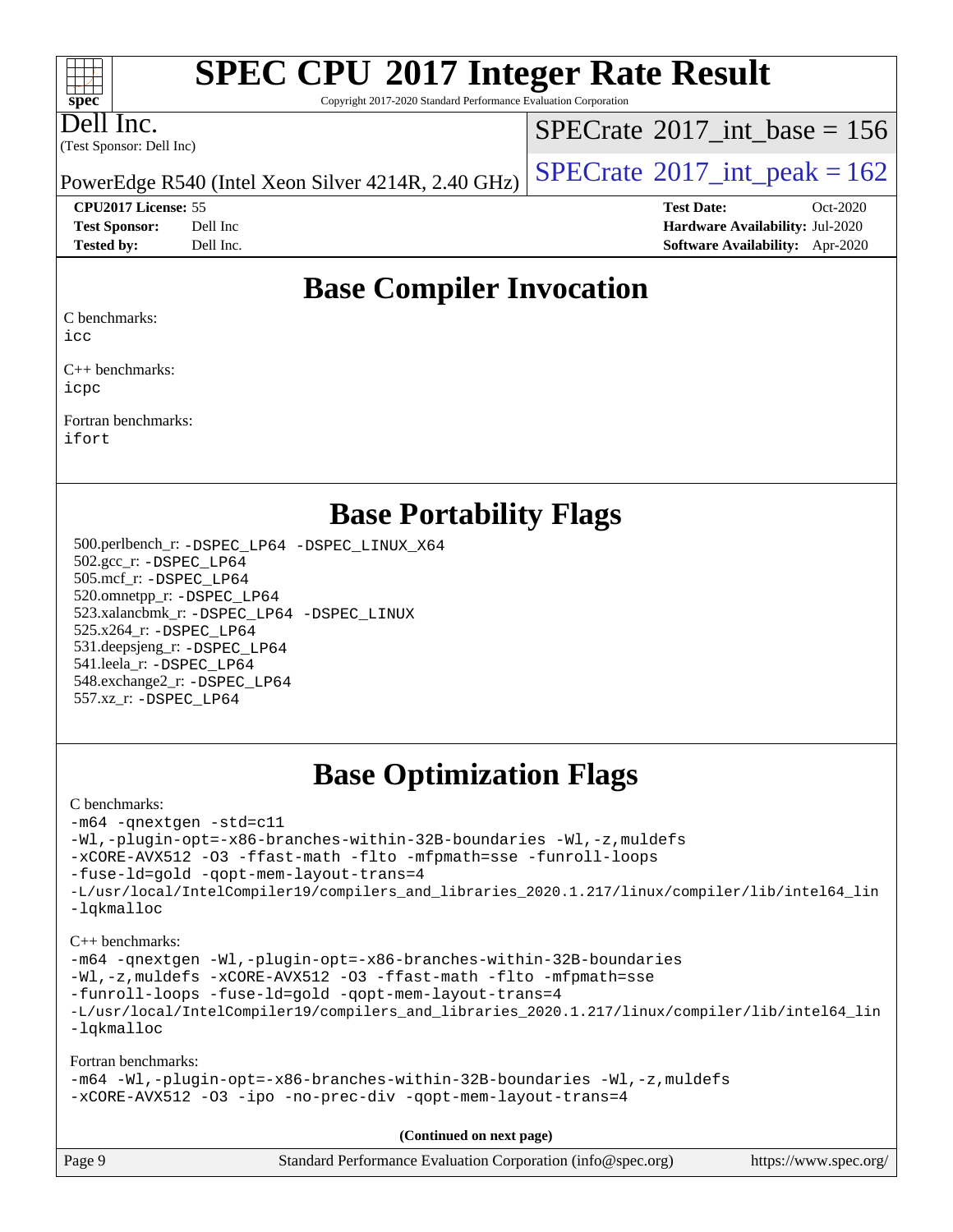Copyright 2017-2020 Standard Performance Evaluation Corporation

Dell Inc.

**[spec](http://www.spec.org/)**

 $\pm\pm\tau$ 

(Test Sponsor: Dell Inc)

 $SPECrate$ <sup>®</sup>[2017\\_int\\_base =](http://www.spec.org/auto/cpu2017/Docs/result-fields.html#SPECrate2017intbase) 156

PowerEdge R540 (Intel Xeon Silver 4214R, 2.40 GHz)  $\left|$  [SPECrate](http://www.spec.org/auto/cpu2017/Docs/result-fields.html#SPECrate2017intpeak)<sup>®</sup>[2017\\_int\\_peak = 1](http://www.spec.org/auto/cpu2017/Docs/result-fields.html#SPECrate2017intpeak)62

**[CPU2017 License:](http://www.spec.org/auto/cpu2017/Docs/result-fields.html#CPU2017License)** 55 **[Test Date:](http://www.spec.org/auto/cpu2017/Docs/result-fields.html#TestDate)** Oct-2020 **[Test Sponsor:](http://www.spec.org/auto/cpu2017/Docs/result-fields.html#TestSponsor)** Dell Inc **[Hardware Availability:](http://www.spec.org/auto/cpu2017/Docs/result-fields.html#HardwareAvailability)** Jul-2020 **[Tested by:](http://www.spec.org/auto/cpu2017/Docs/result-fields.html#Testedby)** Dell Inc. **[Software Availability:](http://www.spec.org/auto/cpu2017/Docs/result-fields.html#SoftwareAvailability)** Apr-2020

## **[Base Optimization Flags \(Continued\)](http://www.spec.org/auto/cpu2017/Docs/result-fields.html#BaseOptimizationFlags)**

[Fortran benchmarks](http://www.spec.org/auto/cpu2017/Docs/result-fields.html#Fortranbenchmarks) (continued):

[-nostandard-realloc-lhs](http://www.spec.org/cpu2017/results/res2020q4/cpu2017-20201020-24219.flags.html#user_FCbase_f_2003_std_realloc_82b4557e90729c0f113870c07e44d33d6f5a304b4f63d4c15d2d0f1fab99f5daaed73bdb9275d9ae411527f28b936061aa8b9c8f2d63842963b95c9dd6426b8a) [-align array32byte](http://www.spec.org/cpu2017/results/res2020q4/cpu2017-20201020-24219.flags.html#user_FCbase_align_array32byte_b982fe038af199962ba9a80c053b8342c548c85b40b8e86eb3cc33dee0d7986a4af373ac2d51c3f7cf710a18d62fdce2948f201cd044323541f22fc0fffc51b6) [-auto](http://www.spec.org/cpu2017/results/res2020q4/cpu2017-20201020-24219.flags.html#user_FCbase_f-auto)

[-mbranches-within-32B-boundaries](http://www.spec.org/cpu2017/results/res2020q4/cpu2017-20201020-24219.flags.html#user_FCbase_f-mbranches-within-32B-boundaries)

[-L/usr/local/IntelCompiler19/compilers\\_and\\_libraries\\_2020.1.217/linux/compiler/lib/intel64\\_lin](http://www.spec.org/cpu2017/results/res2020q4/cpu2017-20201020-24219.flags.html#user_FCbase_linkpath_2cb6f503891ebf8baee7515f4e7d4ec1217444d1d05903cc0091ac4158de400651d2b2313a9fa414cb8a8f0e16ab029634f5c6db340f400369c190d4db8a54a0) [-lqkmalloc](http://www.spec.org/cpu2017/results/res2020q4/cpu2017-20201020-24219.flags.html#user_FCbase_qkmalloc_link_lib_79a818439969f771c6bc311cfd333c00fc099dad35c030f5aab9dda831713d2015205805422f83de8875488a2991c0a156aaa600e1f9138f8fc37004abc96dc5)

**[Peak Compiler Invocation](http://www.spec.org/auto/cpu2017/Docs/result-fields.html#PeakCompilerInvocation)**

[C benchmarks](http://www.spec.org/auto/cpu2017/Docs/result-fields.html#Cbenchmarks): [icc](http://www.spec.org/cpu2017/results/res2020q4/cpu2017-20201020-24219.flags.html#user_CCpeak_intel_icc_66fc1ee009f7361af1fbd72ca7dcefbb700085f36577c54f309893dd4ec40d12360134090235512931783d35fd58c0460139e722d5067c5574d8eaf2b3e37e92)

[C++ benchmarks:](http://www.spec.org/auto/cpu2017/Docs/result-fields.html#CXXbenchmarks) [icpc](http://www.spec.org/cpu2017/results/res2020q4/cpu2017-20201020-24219.flags.html#user_CXXpeak_intel_icpc_c510b6838c7f56d33e37e94d029a35b4a7bccf4766a728ee175e80a419847e808290a9b78be685c44ab727ea267ec2f070ec5dc83b407c0218cded6866a35d07)

[Fortran benchmarks](http://www.spec.org/auto/cpu2017/Docs/result-fields.html#Fortranbenchmarks): [ifort](http://www.spec.org/cpu2017/results/res2020q4/cpu2017-20201020-24219.flags.html#user_FCpeak_intel_ifort_8111460550e3ca792625aed983ce982f94888b8b503583aa7ba2b8303487b4d8a21a13e7191a45c5fd58ff318f48f9492884d4413fa793fd88dd292cad7027ca)

## **[Peak Portability Flags](http://www.spec.org/auto/cpu2017/Docs/result-fields.html#PeakPortabilityFlags)**

 500.perlbench\_r: [-DSPEC\\_LP64](http://www.spec.org/cpu2017/results/res2020q4/cpu2017-20201020-24219.flags.html#b500.perlbench_r_peakPORTABILITY_DSPEC_LP64) [-DSPEC\\_LINUX\\_X64](http://www.spec.org/cpu2017/results/res2020q4/cpu2017-20201020-24219.flags.html#b500.perlbench_r_peakCPORTABILITY_DSPEC_LINUX_X64) 502.gcc\_r: [-D\\_FILE\\_OFFSET\\_BITS=64](http://www.spec.org/cpu2017/results/res2020q4/cpu2017-20201020-24219.flags.html#user_peakPORTABILITY502_gcc_r_file_offset_bits_64_5ae949a99b284ddf4e95728d47cb0843d81b2eb0e18bdfe74bbf0f61d0b064f4bda2f10ea5eb90e1dcab0e84dbc592acfc5018bc955c18609f94ddb8d550002c) 505.mcf\_r: [-DSPEC\\_LP64](http://www.spec.org/cpu2017/results/res2020q4/cpu2017-20201020-24219.flags.html#suite_peakPORTABILITY505_mcf_r_DSPEC_LP64) 520.omnetpp\_r: [-DSPEC\\_LP64](http://www.spec.org/cpu2017/results/res2020q4/cpu2017-20201020-24219.flags.html#suite_peakPORTABILITY520_omnetpp_r_DSPEC_LP64) 523.xalancbmk\_r: [-DSPEC\\_LP64](http://www.spec.org/cpu2017/results/res2020q4/cpu2017-20201020-24219.flags.html#suite_peakPORTABILITY523_xalancbmk_r_DSPEC_LP64) [-DSPEC\\_LINUX](http://www.spec.org/cpu2017/results/res2020q4/cpu2017-20201020-24219.flags.html#b523.xalancbmk_r_peakCXXPORTABILITY_DSPEC_LINUX) 525.x264\_r: [-DSPEC\\_LP64](http://www.spec.org/cpu2017/results/res2020q4/cpu2017-20201020-24219.flags.html#suite_peakPORTABILITY525_x264_r_DSPEC_LP64) 531.deepsjeng\_r: [-DSPEC\\_LP64](http://www.spec.org/cpu2017/results/res2020q4/cpu2017-20201020-24219.flags.html#suite_peakPORTABILITY531_deepsjeng_r_DSPEC_LP64) 541.leela\_r: [-DSPEC\\_LP64](http://www.spec.org/cpu2017/results/res2020q4/cpu2017-20201020-24219.flags.html#suite_peakPORTABILITY541_leela_r_DSPEC_LP64) 548.exchange2\_r: [-DSPEC\\_LP64](http://www.spec.org/cpu2017/results/res2020q4/cpu2017-20201020-24219.flags.html#suite_peakPORTABILITY548_exchange2_r_DSPEC_LP64) 557.xz\_r: [-DSPEC\\_LP64](http://www.spec.org/cpu2017/results/res2020q4/cpu2017-20201020-24219.flags.html#suite_peakPORTABILITY557_xz_r_DSPEC_LP64)

## **[Peak Optimization Flags](http://www.spec.org/auto/cpu2017/Docs/result-fields.html#PeakOptimizationFlags)**

[C benchmarks](http://www.spec.org/auto/cpu2017/Docs/result-fields.html#Cbenchmarks):

 500.perlbench\_r: [-Wl,-z,muldefs](http://www.spec.org/cpu2017/results/res2020q4/cpu2017-20201020-24219.flags.html#user_peakEXTRA_LDFLAGS500_perlbench_r_link_force_multiple1_b4cbdb97b34bdee9ceefcfe54f4c8ea74255f0b02a4b23e853cdb0e18eb4525ac79b5a88067c842dd0ee6996c24547a27a4b99331201badda8798ef8a743f577) [-prof-gen](http://www.spec.org/cpu2017/results/res2020q4/cpu2017-20201020-24219.flags.html#user_peakPASS1_CFLAGSPASS1_LDFLAGS500_perlbench_r_prof_gen_5aa4926d6013ddb2a31985c654b3eb18169fc0c6952a63635c234f711e6e63dd76e94ad52365559451ec499a2cdb89e4dc58ba4c67ef54ca681ffbe1461d6b36)(pass 1) [-prof-use](http://www.spec.org/cpu2017/results/res2020q4/cpu2017-20201020-24219.flags.html#user_peakPASS2_CFLAGSPASS2_LDFLAGS500_perlbench_r_prof_use_1a21ceae95f36a2b53c25747139a6c16ca95bd9def2a207b4f0849963b97e94f5260e30a0c64f4bb623698870e679ca08317ef8150905d41bd88c6f78df73f19)(pass 2) [-xCORE-AVX512](http://www.spec.org/cpu2017/results/res2020q4/cpu2017-20201020-24219.flags.html#user_peakCOPTIMIZE500_perlbench_r_f-xCORE-AVX512) [-ipo](http://www.spec.org/cpu2017/results/res2020q4/cpu2017-20201020-24219.flags.html#user_peakCOPTIMIZE500_perlbench_r_f-ipo) [-O3](http://www.spec.org/cpu2017/results/res2020q4/cpu2017-20201020-24219.flags.html#user_peakCOPTIMIZE500_perlbench_r_f-O3) [-no-prec-div](http://www.spec.org/cpu2017/results/res2020q4/cpu2017-20201020-24219.flags.html#user_peakCOPTIMIZE500_perlbench_r_f-no-prec-div) [-qopt-mem-layout-trans=4](http://www.spec.org/cpu2017/results/res2020q4/cpu2017-20201020-24219.flags.html#user_peakCOPTIMIZE500_perlbench_r_f-qopt-mem-layout-trans_fa39e755916c150a61361b7846f310bcdf6f04e385ef281cadf3647acec3f0ae266d1a1d22d972a7087a248fd4e6ca390a3634700869573d231a252c784941a8) [-fno-strict-overflow](http://www.spec.org/cpu2017/results/res2020q4/cpu2017-20201020-24219.flags.html#user_peakEXTRA_OPTIMIZE500_perlbench_r_f-fno-strict-overflow) [-mbranches-within-32B-boundaries](http://www.spec.org/cpu2017/results/res2020q4/cpu2017-20201020-24219.flags.html#user_peakEXTRA_COPTIMIZE500_perlbench_r_f-mbranches-within-32B-boundaries) [-L/usr/local/IntelCompiler19/compilers\\_and\\_libraries\\_2020.1.217/linux/compiler/lib/intel64\\_lin](http://www.spec.org/cpu2017/results/res2020q4/cpu2017-20201020-24219.flags.html#user_peakEXTRA_LIBS500_perlbench_r_linkpath_2cb6f503891ebf8baee7515f4e7d4ec1217444d1d05903cc0091ac4158de400651d2b2313a9fa414cb8a8f0e16ab029634f5c6db340f400369c190d4db8a54a0) [-lqkmalloc](http://www.spec.org/cpu2017/results/res2020q4/cpu2017-20201020-24219.flags.html#user_peakEXTRA_LIBS500_perlbench_r_qkmalloc_link_lib_79a818439969f771c6bc311cfd333c00fc099dad35c030f5aab9dda831713d2015205805422f83de8875488a2991c0a156aaa600e1f9138f8fc37004abc96dc5)

**(Continued on next page)**

| Page 10 | Standard Performance Evaluation Corporation (info@spec.org) | https://www.spec.org/ |
|---------|-------------------------------------------------------------|-----------------------|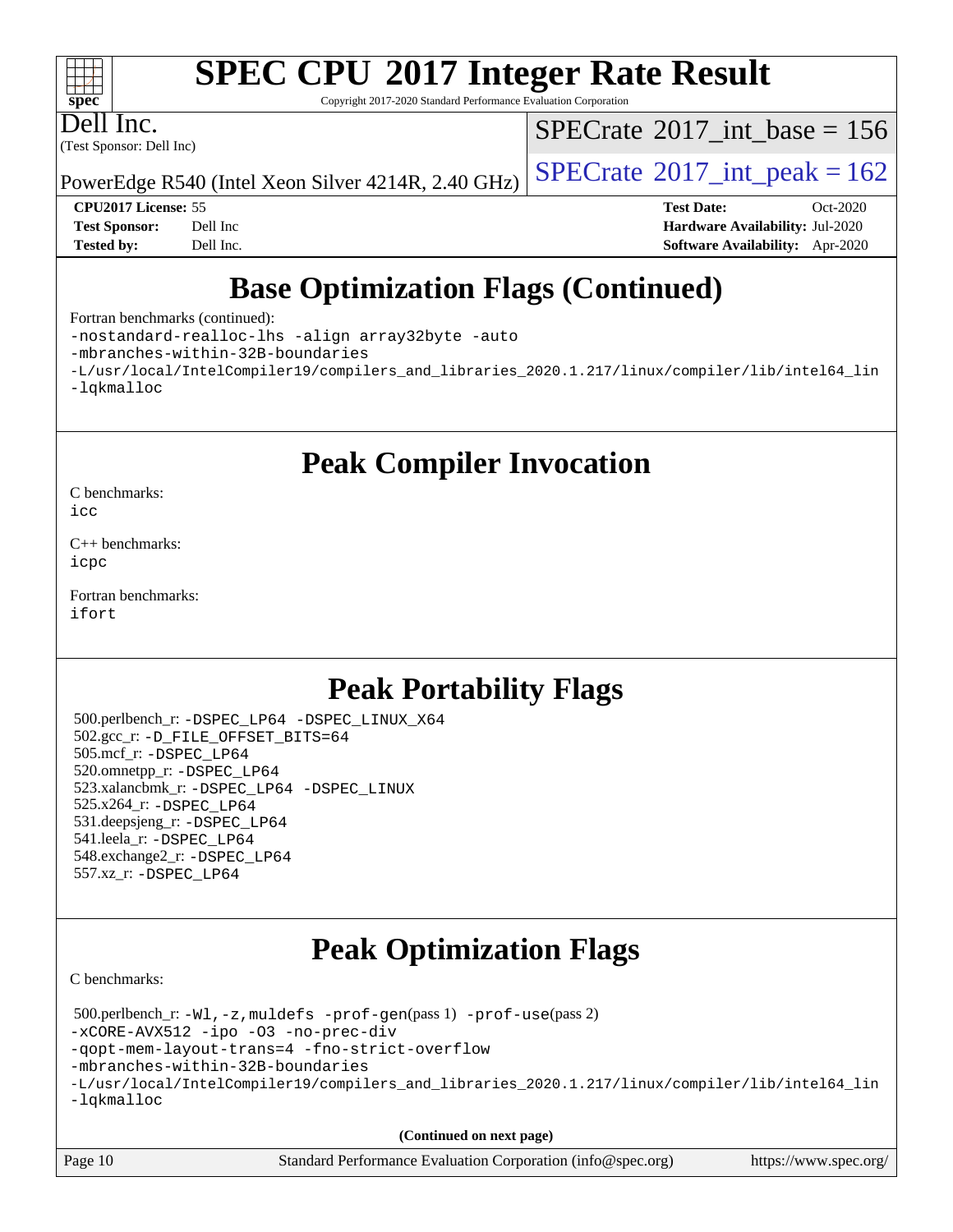#### **[SPEC CPU](http://www.spec.org/auto/cpu2017/Docs/result-fields.html#SPECCPU2017IntegerRateResult)[2017 Integer Rate Result](http://www.spec.org/auto/cpu2017/Docs/result-fields.html#SPECCPU2017IntegerRateResult)**  $\color{red} \dashv \dashv \color{red} \dashv$ **[spec](http://www.spec.org/)** Copyright 2017-2020 Standard Performance Evaluation Corporation Dell Inc.  $SPECTate$ <sup>®</sup>[2017\\_int\\_base =](http://www.spec.org/auto/cpu2017/Docs/result-fields.html#SPECrate2017intbase) 156 (Test Sponsor: Dell Inc) PowerEdge R540 (Intel Xeon Silver 4214R, 2.40 GHz)  $\left|$  [SPECrate](http://www.spec.org/auto/cpu2017/Docs/result-fields.html#SPECrate2017intpeak)<sup>®</sup>[2017\\_int\\_peak = 1](http://www.spec.org/auto/cpu2017/Docs/result-fields.html#SPECrate2017intpeak)62 **[CPU2017 License:](http://www.spec.org/auto/cpu2017/Docs/result-fields.html#CPU2017License)** 55 **[Test Date:](http://www.spec.org/auto/cpu2017/Docs/result-fields.html#TestDate)** Oct-2020

**[Test Sponsor:](http://www.spec.org/auto/cpu2017/Docs/result-fields.html#TestSponsor)** Dell Inc **[Hardware Availability:](http://www.spec.org/auto/cpu2017/Docs/result-fields.html#HardwareAvailability)** Jul-2020 **[Tested by:](http://www.spec.org/auto/cpu2017/Docs/result-fields.html#Testedby)** Dell Inc. **[Software Availability:](http://www.spec.org/auto/cpu2017/Docs/result-fields.html#SoftwareAvailability)** Apr-2020

## **[Peak Optimization Flags \(Continued\)](http://www.spec.org/auto/cpu2017/Docs/result-fields.html#PeakOptimizationFlags)**

```
 502.gcc_r: -m32
-L/usr/local/IntelCompiler19/compilers_and_libraries_2020.1.217/linux/compiler/lib/ia32_lin
-std=gnu89
-Wl,-plugin-opt=-x86-branches-within-32B-boundaries
-Wl,-z,muldefs -fprofile-generate(pass 1)
-fprofile-use=default.profdata(pass 2) -xCORE-AVX512 -flto
-Ofast(pass 1) -O3 -ffast-math -qnextgen -fuse-ld=gold
-qopt-mem-layout-trans=4 -L/usr/local/jemalloc32-5.0.1/lib
-ljemalloc
 505.mcf_r: basepeak = yes
 525.x264_r: -m64 -qnextgen -std=c11
-Wl,-plugin-opt=-x86-branches-within-32B-boundaries
-Wl,-z,muldefs -xCORE-AVX512 -flto -O3 -ffast-math
-fuse-ld=gold -qopt-mem-layout-trans=4 -fno-alias
-L/usr/local/IntelCompiler19/compilers_and_libraries_2020.1.217/linux/compiler/lib/intel64_lin
-lqkmalloc
 557.xz_r: -Wl,-z,muldefs -xCORE-AVX512 -ipo -O3 -no-prec-div
-qopt-mem-layout-trans=4 -mbranches-within-32B-boundaries
-L/usr/local/IntelCompiler19/compilers_and_libraries_2020.1.217/linux/compiler/lib/intel64_lin
-lqkmalloc
C++ benchmarks: 
520.omnetpp_r: basepeak = yes
 523.xalancbmk_r: basepeak = yes
 531.deepsjeng_r: basepeak = yes
 541.leela_r: basepeak = yes
Fortran benchmarks: 
548.exchange2_r: basepeak = yes
                       The flags files that were used to format this result can be browsed at
 http://www.spec.org/cpu2017/flags/Intel-ic19.1u1-official-linux64_revA.html
 http://www.spec.org/cpu2017/flags/Dell-Platform-Flags-PowerEdge-revE12.html
```